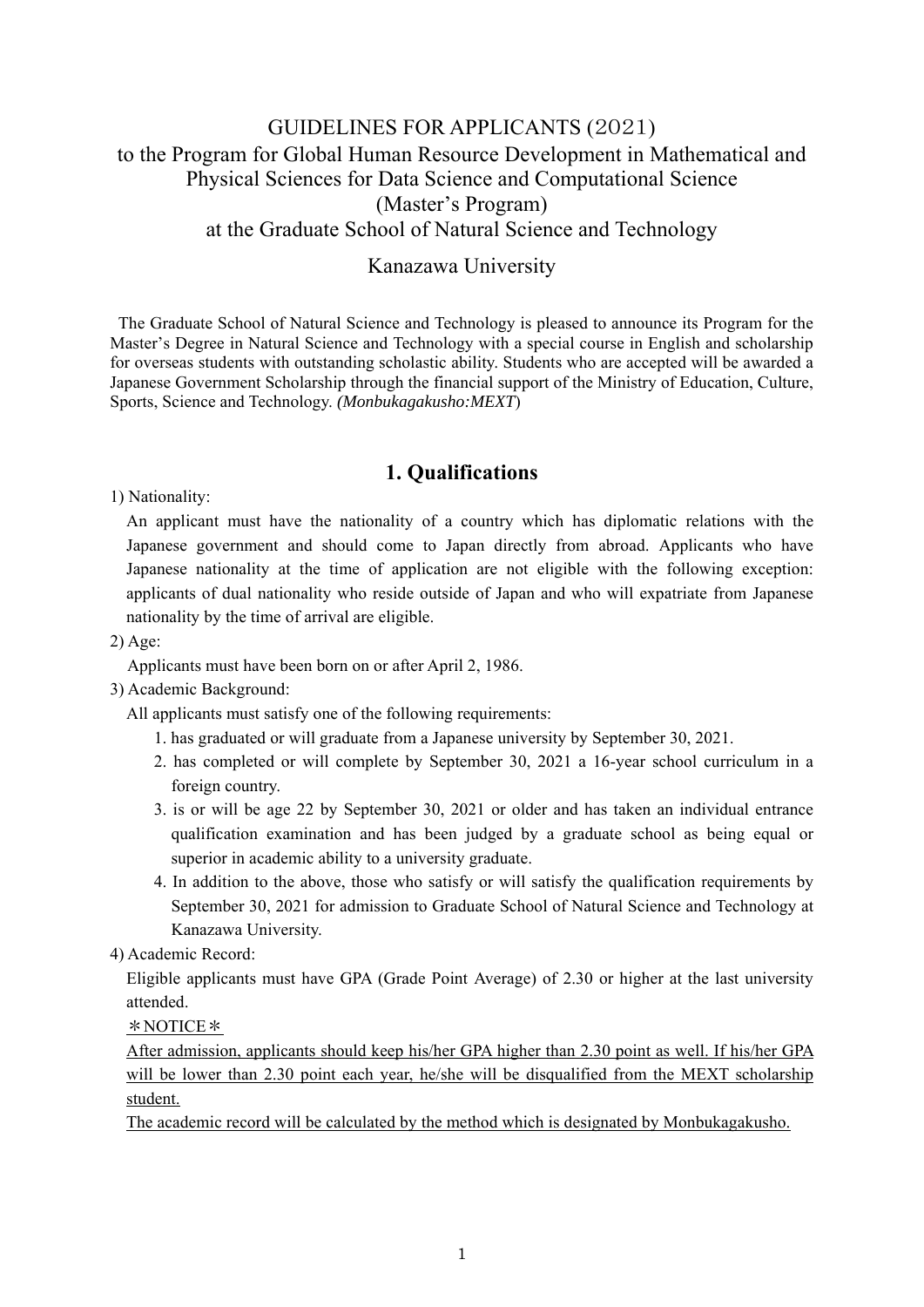Method to Determine GPA

|               | Grade Point  |              |             |             |              |
|---------------|--------------|--------------|-------------|-------------|--------------|
| 4-point scale |              | Excellent    | Good        | Average     | Fail         |
| 4-point scale |              | А            | B           | C           | D            |
| 4-point scale |              | $80 - 100\%$ | $70 - 79\%$ | $60 - 69\%$ | $0\sim 59\%$ |
| 5-point scale | S            | A            | B           | C           | F            |
| 5-point scale | A            | B            | C           | D           | F            |
| 5-point scale | $90 - 100\%$ | $80 - 89\%$  | $70 - 79\%$ | $60 - 69\%$ | $0\sim 59\%$ |
| Point value   |              |              |             |             | U            |

(number of 3 point grades) x  $3 +$  (number of 2 point grades) x 2 (number of 1 point grades) x  $1 +$  (number of 0 point grades) x 0

Total number of grades (including those with a value of 0)

#### 5) Language:

The thesis work will be carried out in English.

 An applicant must have enough English skills to conduct academic research and education. An applicant is required to satisfy any of the following conditions.

- 1. An applicant who has a score of any test of English language ability equivalent to / higher level than Common European Framework of Reference for Languages (CEFR) B2, the test date must be after January 1, 2019.
- 2. An applicant who completed the curriculum which meets the qualification to enter Japanese Master course of graduate school, in an institution where main instruction was in English.
- 3. An applicant who can be concluded that he/she has English ability equal to or more higher than 1.

\*If you want to convert your English scores into CEFR, please refer to the website below.

https://www.mext.go.jp/component/a\_menu/education/micro\_detail/\_\_icsFiles/afieldfile/2019/0 9/24/1420500\_3.pdf

#### 6) Health:

All applicants should submit a Certificate of Health by a qualified and recognized physician.

#### 7) Arrival in Japan:

All applicants must arrive in Japan between September 17, 2021 and October 14, 2021.

#### 8) Other:

Applicants who meet any of the following conditions are not eligible. If this is identified after acceptance of the scholarship, the grantee will be required to withdraw from the scholarship:

- 1. Those who are military personnel or military civilian employees at the time of their arrival in Japan and the scholarship period;
- 2. Those who cannot arrive in Japan during the period designated by MEXT or the accepting university;
- 3. Those who are a previous recipient of Japanese Government (MEXT) Scholarship (including those who declined after arrival). However, this does not apply to the people who have educational research experience or work experience more than three years from the first day of the month following the final payment of the previous scholarship to the beginning of the payment of the scholarship, as of October 1, 2021, and the past recipients of Japanese studies scholarships (who have graduated or are going to graduate from universities in their home countries), or of Japan-Korea Joint Government Scholarship Program for the Students in Science and Engineering Departments, or in the Young Leaders Program;
	- \* MEXT Honors Scholarship is not Japanese Government (MEXT) Scholarship, so the past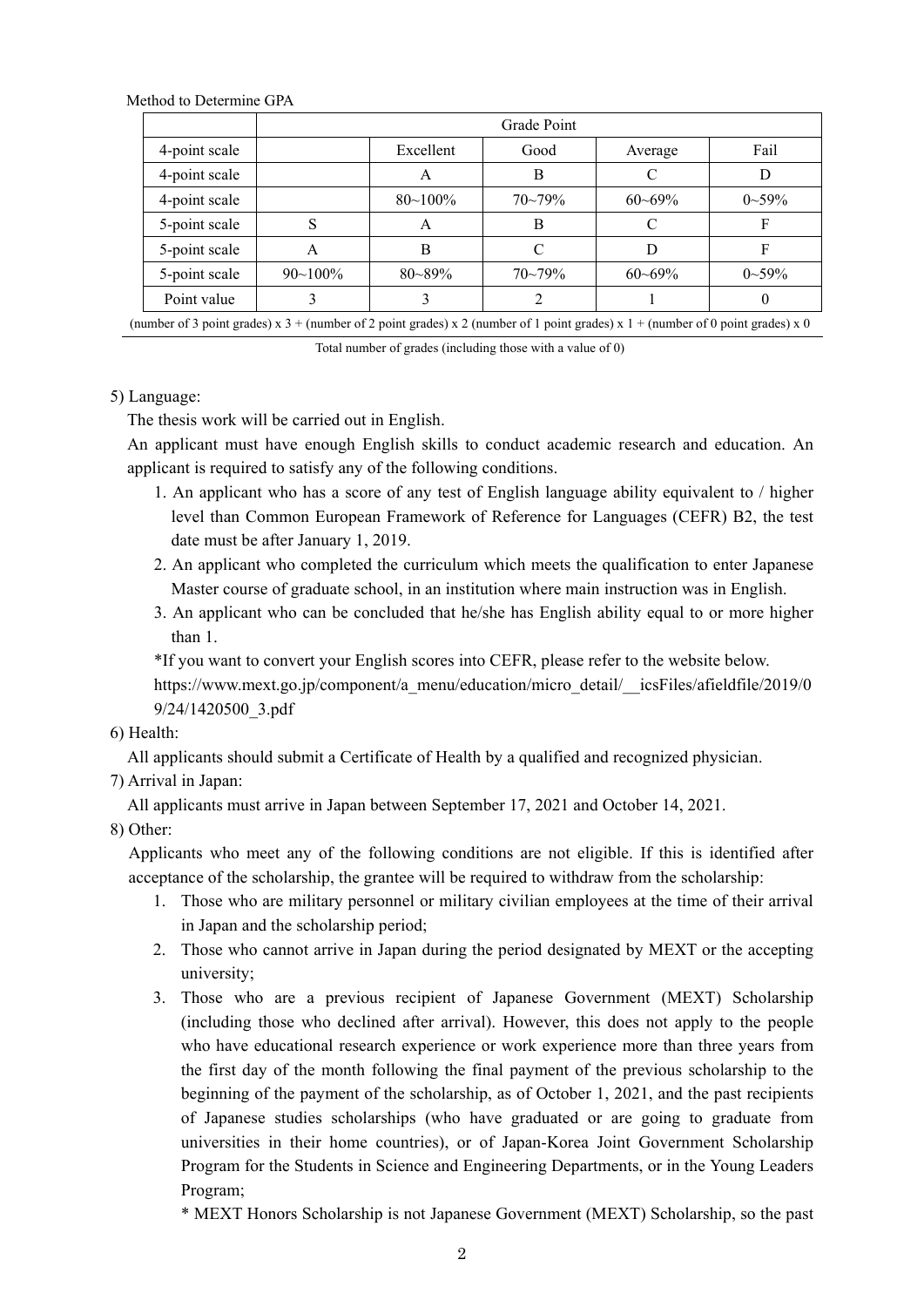recipient can also apply.

- 4. Those who are applying for other programs of Japanese Government (MEXT) Scholarship for 2021;
- 5. Those who are already enrolled in a Japanese university or other type of school with a residence status of "Student," or who are enrolled, or plan to enroll, in a Japanese university or other type of school as a privately-financed international student from the time of application until the beginning of the payment of the scholarship. However, this does not apply to the people who, even though they are currently studying as a privately-financed student in Japan, will certainly complete their studies before the beginning of the payment of the scholarship and return to their home country;
- 6. Those who are planning to receive scholarship money from an organization other than MEXT (including a government organization of the applicant's country) after the beginning of the payment of Japanese Government (MEXT) Scholarship;
- 7. Those who are expected to graduate at the time of application, and cannot satisfy the qualifications and the conditions related to academic background by the deadline given;
- 8. Applicant of dual nationality who cannot prove their expatriation of the Japanese nationality by the time of arrival; or
- 9. Those who are scheduling, at the time of application, long-term research activities (internship, fieldwork etc.) outside of Japan or leave of absence.

#### **2. Enrollment**

Five research students will be accepted. (Mainly students from ASEAN)

## **3. Scholarship Benefits**

1) Stipend: 144,000 yen per month (subject to change)

※Stipend will be paid for 2 years from October 2021 to September 2023. The recipient who is admitted into the Master's program of Kanazawa University will not be able to extend his/her term of scholarship.

MEXT strictly requires that students admitted to this program complete their Master's studies within two years from the start of their financial support.

- 2) Travel expenses: round-trip airfare between the applicant's country and Japan
	- Transportation to Japan: The grantee will be supplied with an economy class air ticket from the international airport nearest to his/her address at the time of leaving his/her country to an international airport in Japan, such as Kansai International Airport. Domestic flight fee, airport usage fee, airport tax, etc., will NOT be covered. (The address in the country of the grantee's nationality stated in the application is in principle considered as the "Address at the time of leaving your country", ex his/her family's house). Air travel from a country other than the grantee's nationality will not be covered.
	- Transportation from Japan: The grantee who returns to his/her home country within the last-payment month of his/her scholarship will be provided, upon application, with an economy class air ticket from an international airport in Japan to the international airport nearest to his/her home address.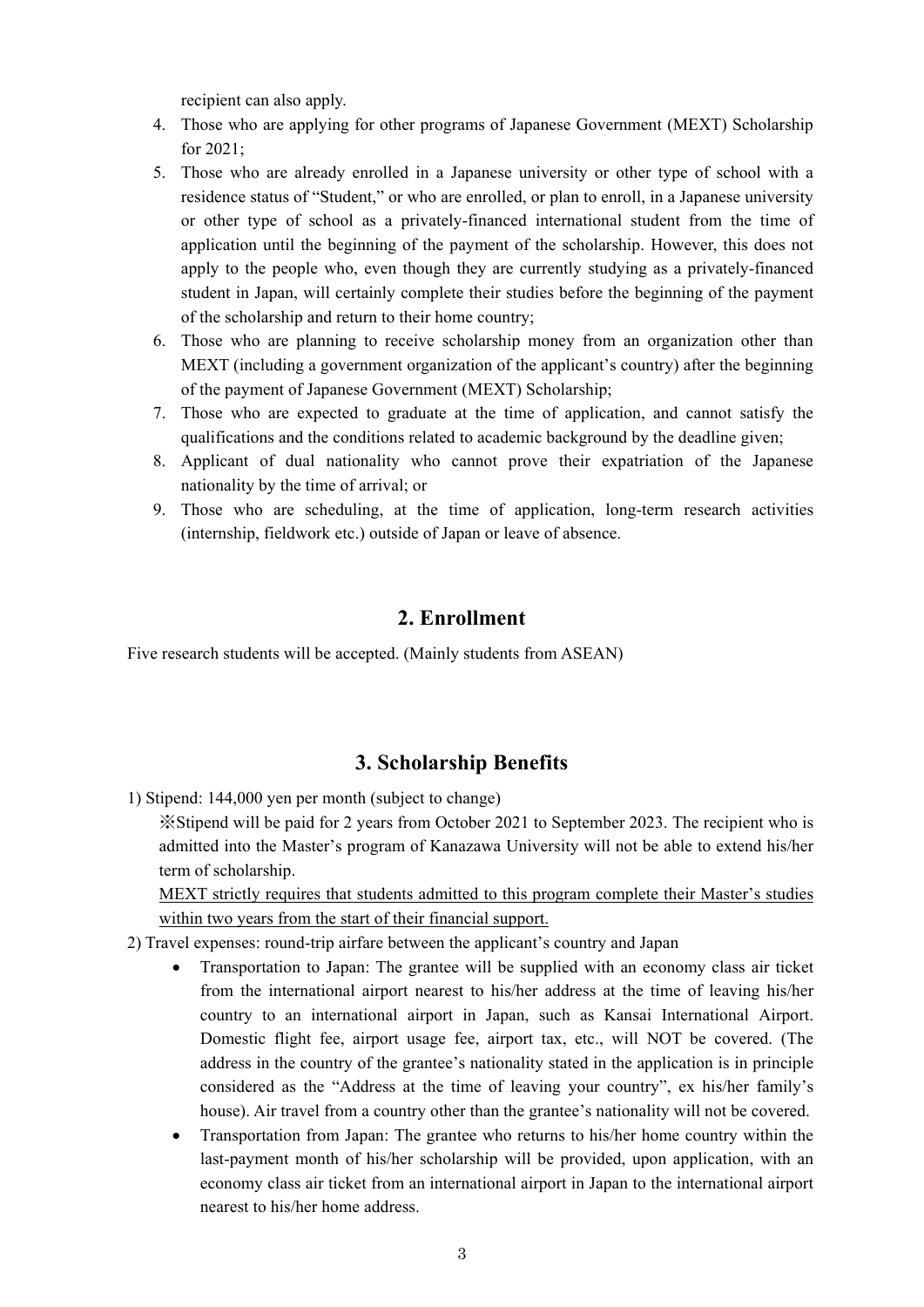Note 1: The cost of any aviation and accident insurance for travel to and from Japan shall be paid by the grantee.

Note 2: If a grantee continues to stay in Japan after the scholarship period has ended, he/she will not be paid travel expenses to return home for a temporary visit.

3) Admission/Tuition fee: waived.

## **4. Application Procedures**

 The following documents must be submitted in either English or Japanese on A4-sized papers. If this is not possible, you must attach English or Japanese translations to each document.

- 1) Cover sheet (use the formats supplied)
- 2) Application form (use the formats supplied, both sides printing)
- 3) Field of Study and Research Plan (use the formats supplied, both sides printing)
- 4) Photocopy of the university diploma (certificate of degree), or a certified letter from the university at which the applicant is currently enrolled, stating the expected graduation date.
- 5) Official academic transcript.
- 6) Photocopy of a passport or birth certificate or certificate of citizenship of the applicant's home country.
- 7) A letter of recommendation written by the President, Dean or Director of the institution addressed to the President of Kanazawa University (use the format supplied)
- 8) Photographs (4.5×3.5 cm; upper front figure without a hat) taken within the past 6 months. Name and nationality must be indicated on the back. The photographs should be pasted on the specified place of the application form (2).
- 9) A summary of the Bachelor's thesis (or research content) written in English.
- 10) Acceptance letter written by a prospective academic advisor from Kanazawa University (an emailed one is also available).
- 11) Documents certifying that the applicant meets the requirements of the language ability described on page 2.
- 12) For those who are currently employed, a letter of release /recognition from their supervisor, recognizing their right to apply and/or pursue further education in Kanazawa University
- 13) Certificate of health (to be completed by the examining physician)
- 14) Pledge to the President (use the format supplied)
- 15) Pledge to the Director (use the format supplied)
- ※ The academic transcripts of the last university attended must show the grade scale applied and the grades earned by the applicant on all the subjects studied. If it is impossible to calculate your GPA, for example because your grade is judged only by pass / fail etc., please include in "7) A letter of recommendation" the meaning that your academic record is in the top 30% of faculty, university or graduate school.
- ※ Submit the following documents as "11) Documents certifying that the applicant meets the requirements of the language ability".
	- [1] A certificate stating that the main instruction is English, from an institution you have completed / will have completed which meets the qualification to enter Japanese Master's course of graduate school.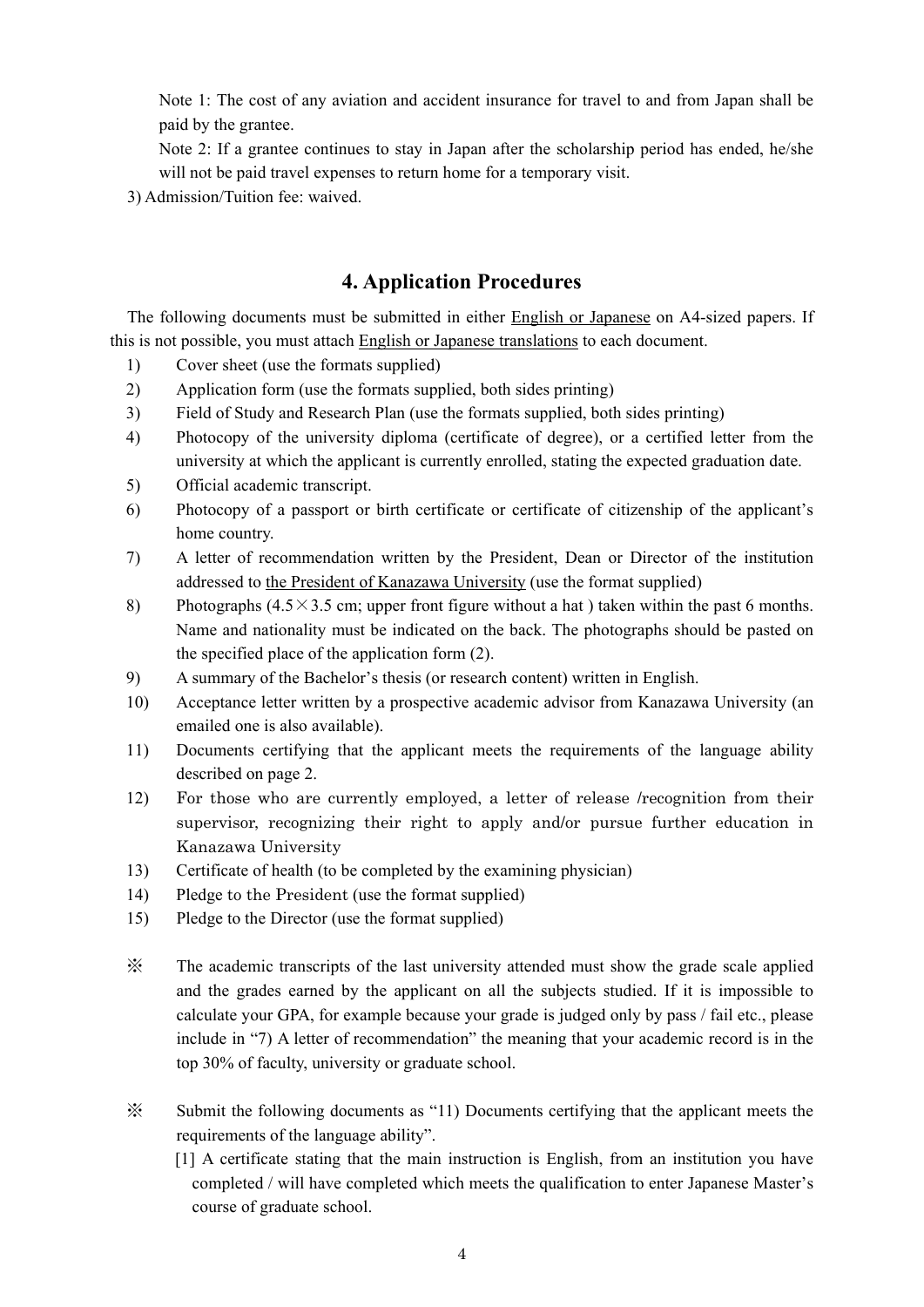And / or

[2] An original score of any test of English language ability such as TOEFL-iBT or IELTS. In case you cannot submit both [1] and [2], submit any documents showing your English ability.

The application documents must be submitted by email to the address below **by 16:30(JST) on January 29, 2021**, include "[MEXT GHR]" in the subject header. The originals of the documents submitted by email must be sent by registered air mail after receiving a notification of application complete.

Email address: s-nyusi@adm.kanazawa-u.ac.jp

Application period: from 9:00(JST) on January 12, 2021 to 16:30(JST) on January 29, 2021 ※Applications will not be accepted if any of the above documents are incomplete, incorrect or not supported by evidence. Those not meeting the specified deadline will not be accepted.

## **5. Notes**

- 1) All applicants must keep in close contact with their prospective academic advisors at Kanazawa University to formulate their research plan.
- 2) Once submitted no documents will be returned.
- 3) After an applicant has agreed to accept the scholarship, he/she may not change their host institution in Japan.
- 4) The scholarship will be cancelled for a grantee in the following cases. Furthermore, if scholarship payments were made during the period the following cases applied, the grantee may be ordered to return scholarship payments received during that period
	- 1. Any information supplied with an application is later found to be false. Admission can be canceled any time after enrollment.
	- 2. They violate the pledge declared to the MEXT.
	- 3. They are subjected to a disciplinary punishment or judged by the faculty as not being able to continue the program.
	- 4. If it becomes definitive that they will not be able to graduate (or complete his/her course) within the standard course term because of his/her poor academic achievement or suspension.
	- 5. They quit Kanazawa University.
	- 6. They transfer to another university.
	- 7. They change the status of residence to one other than "college student".
	- 8. They receive financial support from their government or other organizations (except for a scholarship designated for research expenses).
	- 9. At each point in every one years, the recipient's GPA fell below 2.30. This GPA will be calculated by the method which is designated by Monbukagakusho.
- 5) The scholarship will be suspended if a leave of absence occurs or when the student fails to attend the university for a long time.
- 6) Applicants are expected to learn and understand the geography, climate, customs and traditions of Japan as well as the rules of Kanazawa University. Although thesis work can be carried out in English, it is recommended to get accustomed to the Japanese language essential for daily life.
- 7) Do not use erasable ball-point pens for application documents.